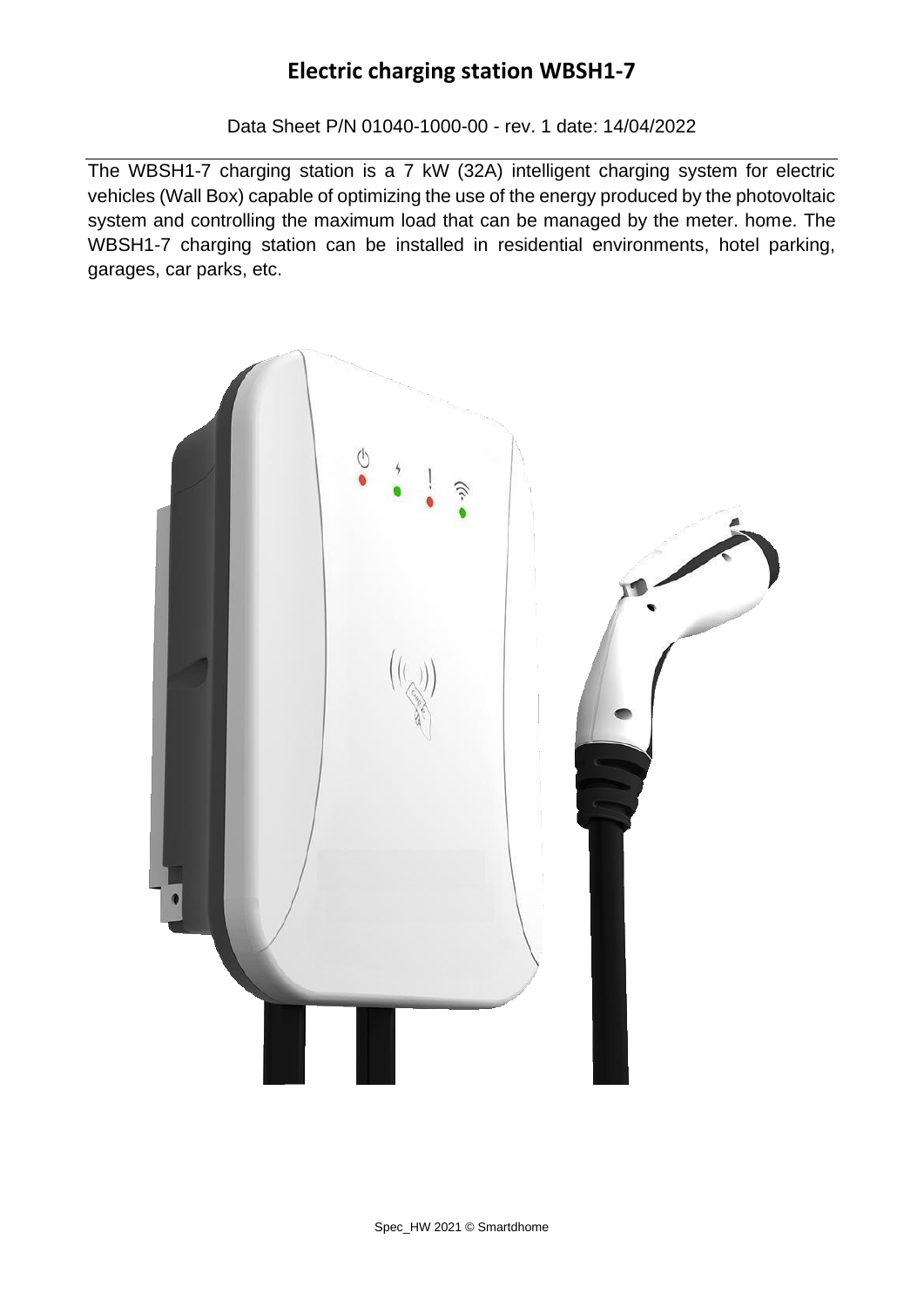Data Sheet P/N 01040-1000-00 - rev. 1 date: 14/04/2022

#### **Dimensions**



### **Characteristics of the device**

Thanks to its APP or the use of the MyVirtuoso Home Building Automation system, the **WBSH1-7** can be programmed to manage a maximum charging current and the operating time range to maximize the energy yield of the residential system.

The **WBSH1-7** charging station supports the use of RFID cards for applications in contexts where centralized management of charging authorizations is required.

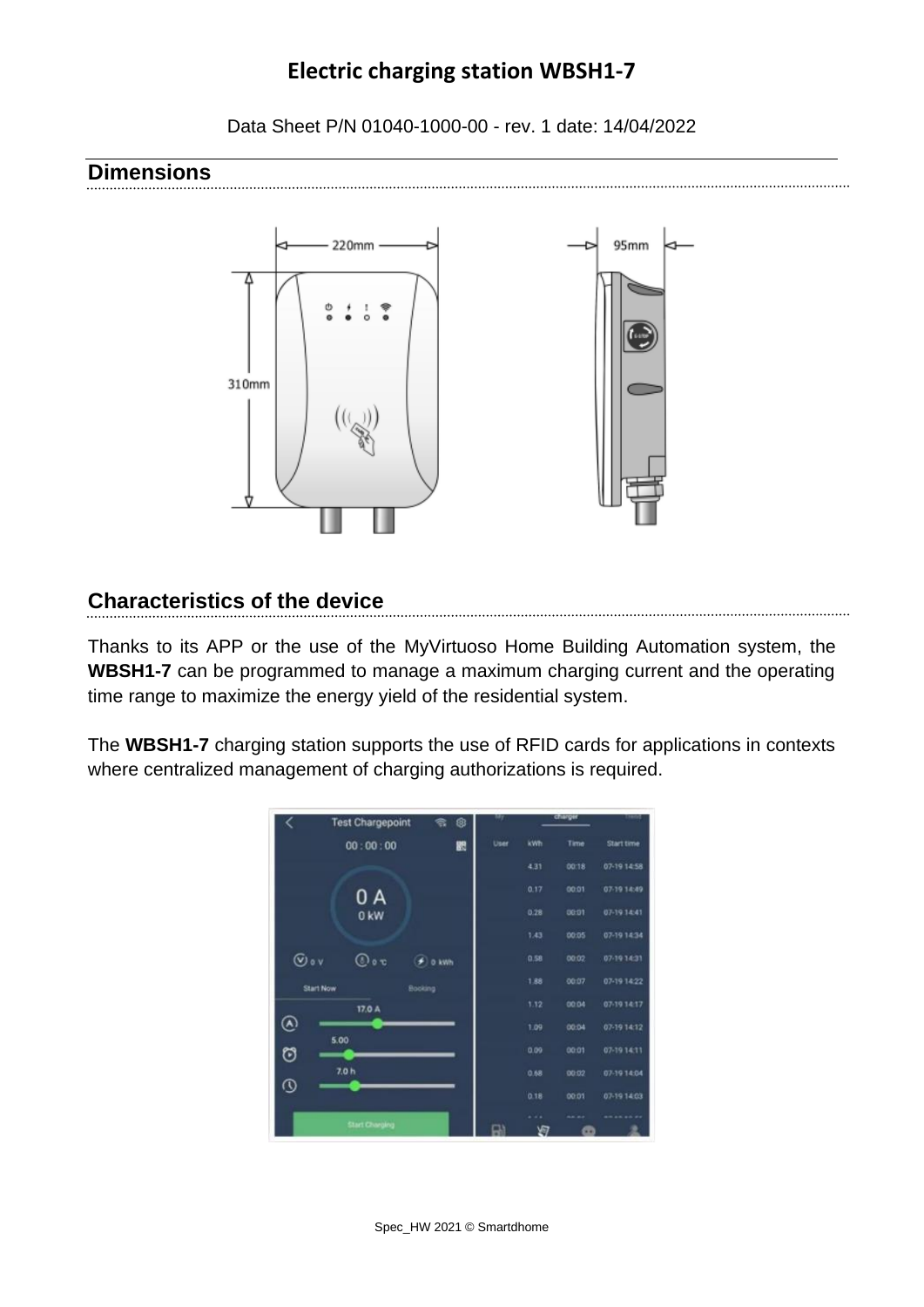#### Data Sheet P/N 01040-1000-00 - rev. 1 date: 14/04/2022

| <b>Data Sheet</b>                         |                                                                                                                                                                            |
|-------------------------------------------|----------------------------------------------------------------------------------------------------------------------------------------------------------------------------|
|                                           | WBSH1-7                                                                                                                                                                    |
| <b>Type</b>                               |                                                                                                                                                                            |
| <b>Product number</b>                     | 01040-1000-00                                                                                                                                                              |
|                                           |                                                                                                                                                                            |
| <b>Power</b>                              | 7kW                                                                                                                                                                        |
| <b>Rated current</b>                      | 32 A                                                                                                                                                                       |
| Minimum dimensions of the input           | Copper cable, 3x6 mm <sup>2</sup>                                                                                                                                          |
| power cable                               |                                                                                                                                                                            |
| Input voltage<br><b>Nominal frequency</b> | Single phase AC, 230V±10%<br>50/60 Hz                                                                                                                                      |
|                                           |                                                                                                                                                                            |
| <b>Circuit</b>                            |                                                                                                                                                                            |
| Input circuit terminals                   | $L1 - N - PE$                                                                                                                                                              |
| <b>Charging method</b>                    | 3 modes                                                                                                                                                                    |
| <b>Charge control</b>                     |                                                                                                                                                                            |
| <b>Light indicators</b>                   | 4 LEDs (Indicate four states: power, charge, fault and network)                                                                                                            |
| <b>Communication interface</b>            | Ethernet (RJ-45 interface)<br>$\bullet$<br>Wi-Fi (2.4 GHz)<br>$\bullet$<br>ModBus (RS-485 interface)<br>$\bullet$                                                          |
| <b>Communication protocol</b>             | OCPP <sub>1.6</sub>                                                                                                                                                        |
| <b>RCD</b> inside                         | Type B                                                                                                                                                                     |
| <b>Safety protections</b>                 | Overvoltage, over temperature, overcurrent and earth protection.                                                                                                           |
| <b>Assembly</b>                           | Wall mounting                                                                                                                                                              |
| <b>Charging connector</b>                 | IEC 62196-2, Tipo 2                                                                                                                                                        |
| Length of the charging cable              | 5m (Standard configuration)                                                                                                                                                |
| <b>Dimensions</b>                         | 309 mm x 215 mm x 114 mm                                                                                                                                                   |
| Weight                                    | ≤ 8Kg                                                                                                                                                                      |
| <b>Color and material</b>                 | Front panel: White, Polycarbonate (PC)<br>Back cover: Gray, Polycarbonate (PC)                                                                                             |
| IP code                                   | <b>IP65</b>                                                                                                                                                                |
| <b>Altitude</b>                           | $\leq 2000$ m                                                                                                                                                              |
| Storage temperature                       | $-40 \sim 75^{\circ}$ C                                                                                                                                                    |
| <b>Operating temperature</b>              | $-30 \sim 55^{\circ}$ C                                                                                                                                                    |
| <b>Relative humidity</b>                  | < 95% (not condensed)                                                                                                                                                      |
| <b>Vibration</b>                          | < 0.5 G                                                                                                                                                                    |
| <b>Place of installation</b>              | You can install the device indoors and outdoors with good ventilation.<br>ATTENTION! Make sure that there are no flammable substances present on<br>the installation site. |

#### **ModBus (RS-485)**

The WBSH1-7 charging station has an RS-485 type ModBus communication protocol. The image relating to the connection terminals on the charging station is shown below. **Note:** For a correct installation it is advisable to refer to the user manual.